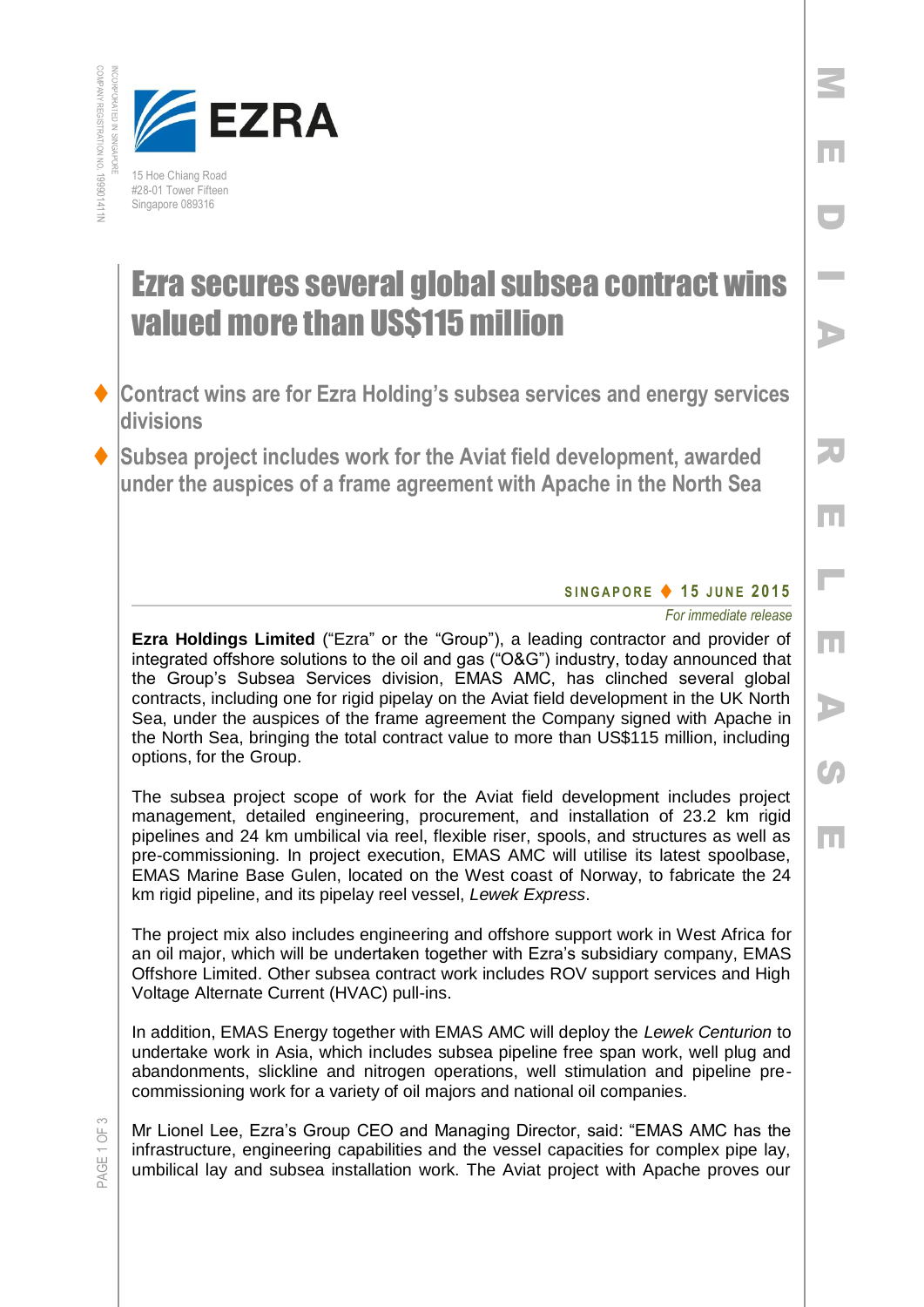INCORPORATED IN SINGAPORE



15 Hoe Chiang Road #28-01 Tower Fifteen Singapore 089316

position in the North Sea, and the opportunities arising from our frame agreement with them in the region.

"As a Group, we have also showcased our synergy with combination solutions from our different divisions to offer to the industry. I am pleased that our clients and partners continue to recognise our expertise and assets, and these wins will add to our global track record."

**ABOUT THE COMPANY** 

M

E

D

I

A

R

E

L

E

A

 $\mathcal{G}_I$ 

E

**www.emas.com ♦ SGX mainboard listing: December 2005** 

EMAS – a leading global contracting group providing offshore/subsea construction, marine, production and well intervention services – is Ezra's operating brand. With offices across six continents, it delivers best-value solutions to the oil and gas (O&G) industry by combining its global footprint and proven engineering skills with a diverse offering of premium assets and services designed to fully meet clients' needs.

Operating in unison, Ezra's core divisions are able to execute a full spectrum of seabed-to-surface engineering, construction, marine and production services anywhere in the world.

EMAS AMC is a global EPCIC service provider of comprehensive subsea-to-surface solutions for the offshore oil and gas industry, especially in the SURF and Subsea Tie-Back sector. Core business services include subsea installation of umbilicals/power cables, pipelines as well as platforms, FPSO and floater installations.

EMAS Energy provides well intervention and drilling services both onshore and offshore, offering fully integrated solutions that combine its marine assets with state-ofthe-art intervention equipment and services.

EMAS Marine, under subsidiary company EMAS Offshore Limited, manages and operates a young, versatile fleet of advanced offshore support vessels, offering an extensive range of maritime services that cater to the client's needs throughout a field's life cycle.

EMAS Production, also under subsidiary company EMAS Offshore Limited, owns and operates FPSO (floating production, storage and offloading) facilities, offering services that support the post-exploration needs of offshore fields, such as FPSO conversion management.

TRIYARDS is fast becoming an acknowledged leader in developing advanced and customised solutions for world-class vessels. By focusing on sophisticated platforms and equipment that can tackle even the most complex offshore projects, it has already established itself as a front runner in the fabrication of liftboats (self-elevating, mobile